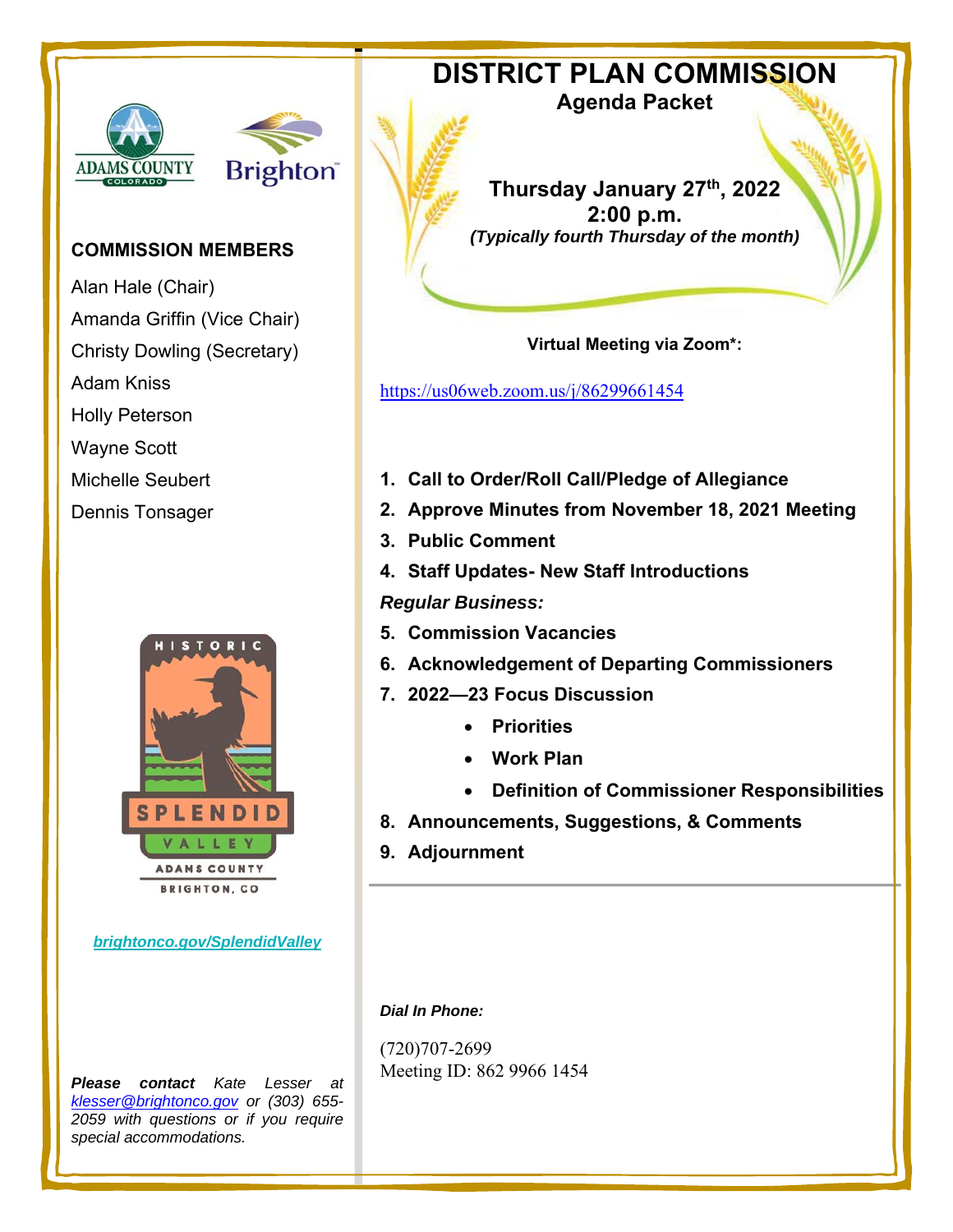



**Type of meeting: Regular Date:** Thursday, November 18, 2021 **Location:** Virtual Meeting via Zoom

# **1. Call to Order/Roll Call/Pledge of Allegiance**

Meeting called to order by A. Hale at 2:04 p.m.

Members present: Mr. Alan Hale (Chair), Ms. Amanda Griffin (Vice Chair), Ms. Christy Dowling (Secretary), Mr. Adam Kniss, Mr. Wayne Scott, Ms. Michelle Seubert, Ms. Holly Peterson, Mr. Dennis Tonsager

Members absent: None

Staff present: Libby Tart (Adams County), Aaron Clark (Adams County), Byron Fanning (Adams County), Marc Pedrucci (Adams County), Kyle Sylvester (City of Brighton), Jonathon Lubrano (Adams County), Holly Prather (City of Brighton), Shannon McDowell (City of Brighton), Kate Lesser (City of Brighton)

Public present: Mark Hubert

### **2. Approve Minutes from September 16, 2021 Meeting**

C. Dowling moved to approve the minutes as presented from the September 16, 2021 meeting. A. Kniss seconded.

 $\rightarrow$  Minutes from the September 16, 2021 meeting were unanimously approved as presented.

### **3. Public Comment**

Mr. Humbert introduced himself as a City of Brighton Councilman and possible applicant to serve on the District Plan Commission.

 $\rightarrow$  No action.

### **4. Staff Updates**

K. Sylvester provided updates regarding wayfinding sign installation.

H. Prather introduced Shannon McDowell as the Commission's staff liaison and representative from the City.

L. Tart provided an update regarding the Advancing Adams Project regarding the Comprehensive Plan

M. Pedrucci stated that a viable candidate has been interviewed for the Agricultural District Coordinator position.

 $\rightarrow$  No action.

### **5. Introduction of Assistant County Attorney, Jonathan Lubrano**

J. Lubrano introduced himself as the new Assistant County Attorney for Adams County and offered to assist the Commission with any legal needs.

 $\rightarrow$  No action.